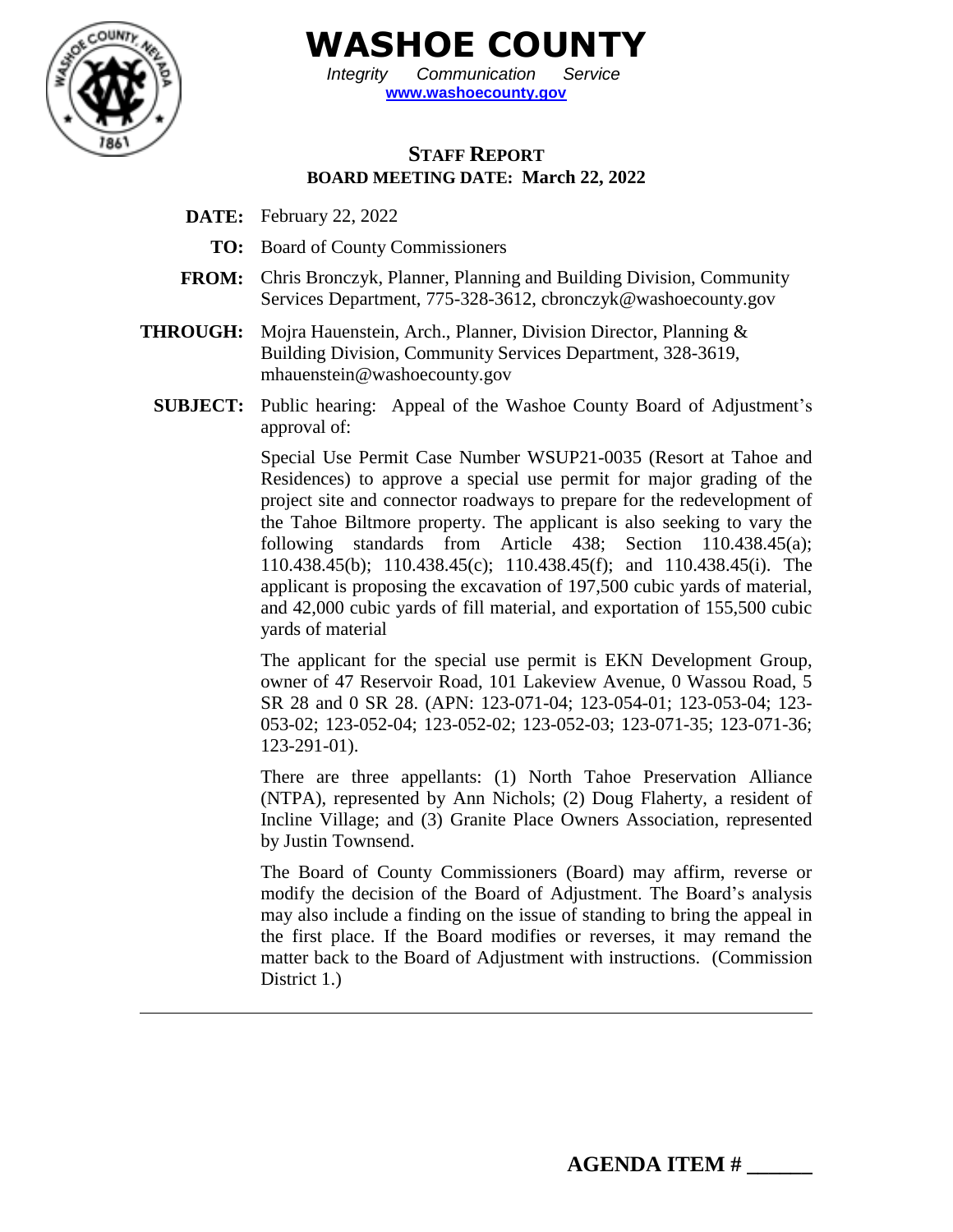### **SUMMARY**

The applicant, EKN Development Group, applied for approval of a special use permit for major grading of the project site and connector roadways to prepare for the redevelopment of the Tahoe Biltmore property. The applicant also sought to vary the following standards from Article 438; Section 110.438.45(a); 110.438.45(b); 110.438.45(c); 110.438.45(f); and 110.438.45(i). The applicant is proposing the excavation of 197,500 cubic yards of material, and 42,000 cubic yards of fill material, and exportation of 155,500 cubic yards of material.

The special use permit was approved on February 3, 2022, by the Washoe County Board of Adjustment. Appellants North Tahoe Preservation Alliance, Doug Flaherty, and Granite Place Owners Association have appealed that approval based on various concerns.

Washoe County Strategic Objective supported by this item: Safe, Secure and Healthy **Communities** 

## **PREVIOUS ACTION**

On February 3, 2022, the special use permit was considered, in a public hearing, before the Washoe County Board of Adjustment. The Board of Adjustment approved the special use permit unanimously, with four Commissioners voting to approve and none dissenting.

## **BACKGROUND**

The Washoe County Board of Adjustment approved the applicant's request for the special use permit, finding that the following findings required by WCC 110.810.30 were met:

- 1) Consistency. That the proposed use is consistent with the action programs, policies, standards and maps of the Master Plan and the Tahoe Area Plan;
- 2) Improvements. That adequate utilities, roadway improvements, sanitation, water supply, drainage, and other necessary facilities have been provided, the proposed improvements are properly related to existing and proposed roadways, and an adequate public facilities determination has been made in accordance with Division Seven;
- 3) Site Suitability. That the site is physically suitable for major grading, and for the intensity of such a development;
- 4) Issuance Not Detrimental. That issuance of the permit will not be significantly detrimental to the public health, safety or welfare; injurious to the property or improvements of adjacent properties; or detrimental to the character of the surrounding area; and
- 5) Effect on a Military Installation. Issuance of the permit will not have a detrimental effect on the location, purpose or mission of the military installation.

Please see the Board of Adjustment Signed Action Order (Attachment D), and the Board of Adjustment Staff Report (Attachment E) for a discussion of these items. The Board of Adjustment staff report (Attachment E) provides more details concerning grading, hillside development, and phasing.

Appellant North Lake Tahoe Preservation Alliance, a nonprofit organization dedicated to preserving the natural beauty and rural character of North Lake Tahoe appeals contending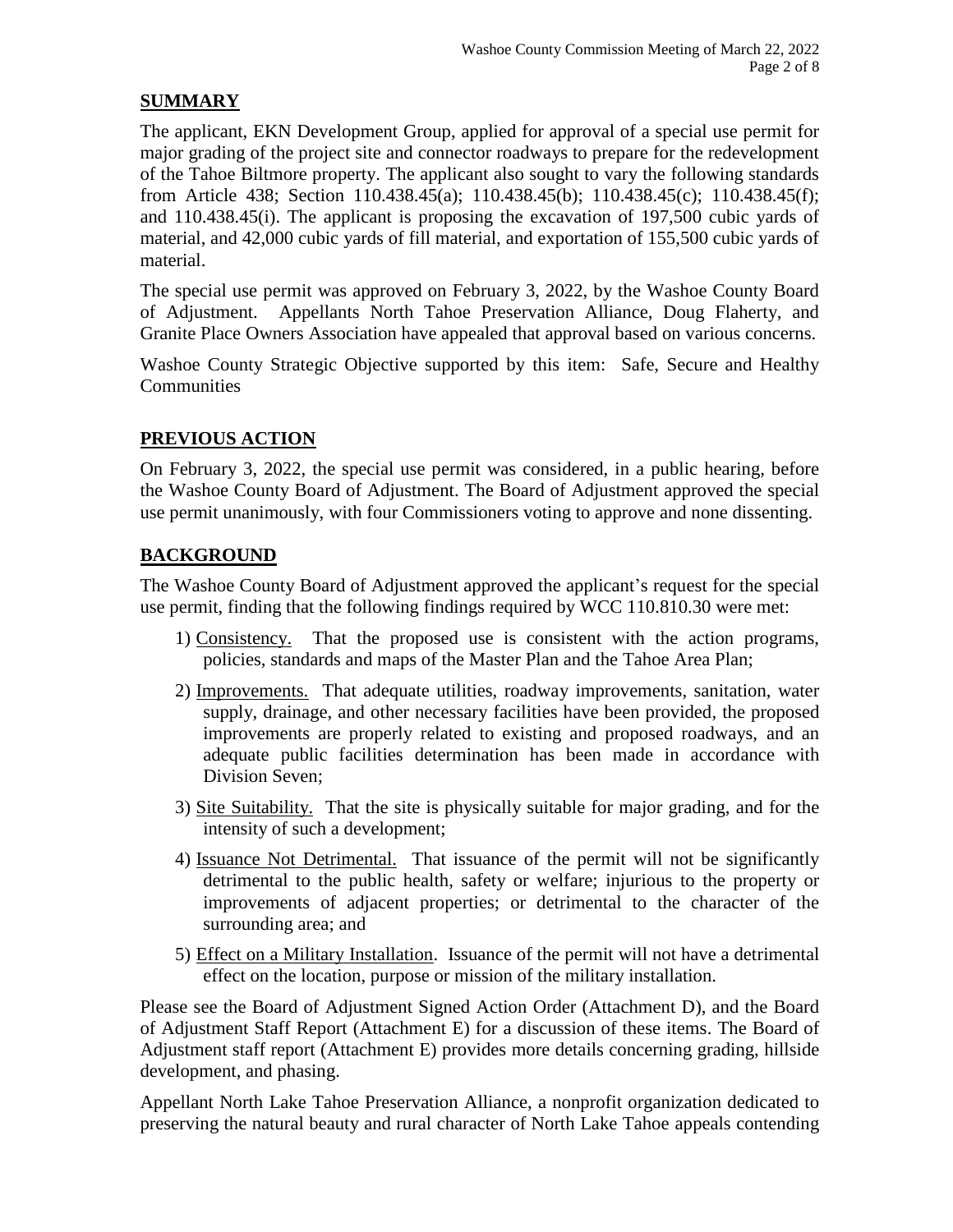that the findings of (1) Consistency and (4) Issuance not detrimental cannot be found. The specific language can be found on pages 1 and 2 of the appeal documents submitted by NLTPA, the appeal document can be found as Attachment A.

Appellant Doug Flaherty, a resident of Incline Village, contends that the findings of 1) Consistency and 4) Issuance Not Detrimental cannot be found. The specific language can be found on pages 1, 2, 4, 5, and 6 of the appeal documents submitted by Mr. Flaherty, the appeal document can be found as Attachment B.

Appellant Granite Place Owners Association is a Nevada non-profit association of owners of the 18 condominium units located at 1 Big Water Drive in Crystal Bay contends that the: (1) The original decision to abandon Reservoir Road and replace it with Wellness Way was granted without input from Granite Place or consideration of impact on Granite Place; (2)The physical boundaries of Granite Place have not yet been finalized, and the developer owes a deed to Granite Place outlining the boundaries and the association's common areas; and (3) The original plan for Boulder Bay development was approved more than a decade ago, did not include Wellness Way, and changed circumstances in the housing market, traffic, and other affected realms in the intervening years should be reevaluated. The specific language can be found on pages 1 and 2 of the appeal documents submitted by Granite Place Owners Association, the appeal document can be found as Attachment C.

## **STANDING TO APPEAL**

In analyzing these appeals, the threshold issue of "standing" must be addressed. Standing is the legal right to bring a challenge in the first place. In courts it is treated as part of the analysis of subject matter jurisdiction, meaning that without it, the court has no power to even hear the challenge. It is the burden of the appellant to establish standing. NRS Chapter 278 limits appeals of Board of Adjustment decisions to "aggrieved persons." See NRS 278.310, 278.3195 and 278.328. The statutes do not go on to give a detailed definition of "aggrievement" but rather leave it to the local governments to enact ordinances, which can broaden the scope of standing under NRS Chapter 278, but cannot narrow it. *See City of North Las Vegas v. District Court*, 122 Nev. 1197, 147 P.3d 1109 (2006). The County has enacted such an ordinance. Like NRS Chapter 278, the Development Code limits standing to "aggrieved persons." WCC 110.910.02 gives useful guidance on the definition of an "aggrieved person." That definition provides in pertinent part as follows:

Aggrieved Person. "Aggrieved person" means a person or entity who has suffered a substantial grievance (not merely a party who is dissatisfied with a decision) in the form of either: Washoe County Commission Meeting of April 24, 2018 Page 4 of 6 (a) The denial of or substantial injury to a personal or property right, or (b) The imposition of an illegal, unjust or inequitable burden or obligation by an enforcement official, the Board of Adjustment or an administrative hearing officer.

In the *North Las Vegas* case cited previously, the Nevada Supreme Court determined there was no standing to appeal the Board of Adjustment's approval of a special use permit for a check cashing business. The Court considered both the distance of the property from the proposed project, as well as the stated basis of the appeal. The appellant lived over 900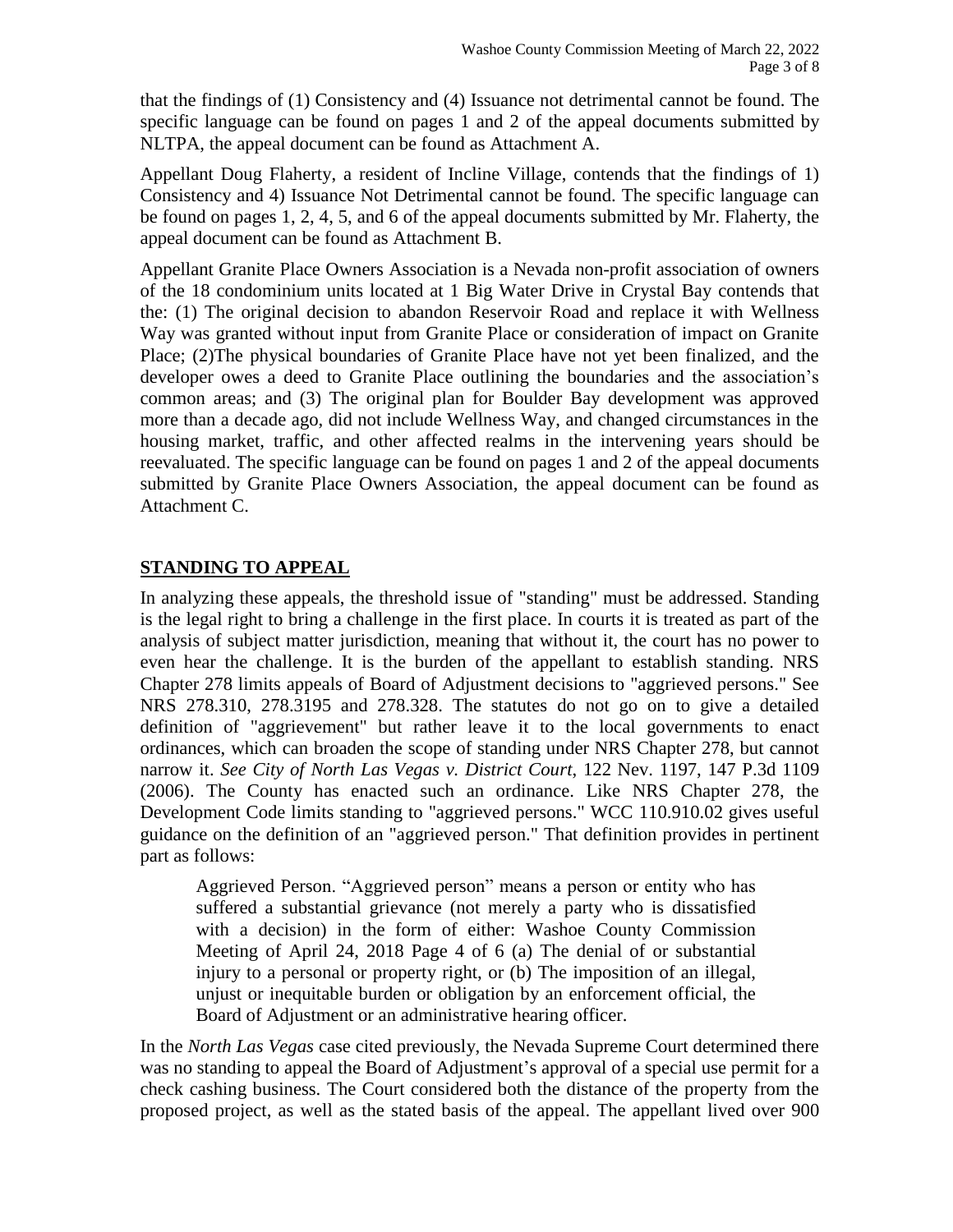feet from the project. North Las Vegas' ordinance apparently presumed standing for property owners within 300 feet but required anyone beyond that distance to make a particularized showing by affidavit of the nature of injury or damage to their property a project would cause. The appellant stated the basis of her appeal as an "oversaturation" of similar businesses in the area. According to the Nevada Supreme Court, this was inadequate to give her standing under the North Las Vegas ordinance or NRS Chapter 278. Her appeal was thus invalid.

On the issue of distance from the proposed land use in this case, Washoe County's ordinances include similar recognition of the presumed effects of development projects on neighboring properties based on proximity. WCC 110.810.25 requires that written notice be given to property owners "within 500 feet" of the property where the special use project is being sought. It follows from this provision and numerous authorities that the farther away someone is from property, the less likely they have standing to challenge it. Conversely, residents living in "close proximity" to a proposed land use unquestionably have standing. See Citizens for Cold Springs v. City of Reno, 125 Nev. 625, 630, 218 P.3d 847, 851 (2006). Where the exact line is, however, depends on the facts and circumstances of each particular case.

In deciding the standing issue, the Board may consider the distance of the appellants' properties from the proposed project. The Board may also consider the type of harm alleged in the appeal itself, as well as its likelihood of occurring based on the evidence. Additionally, the Board may also consider the record before it and before the Board of Adjustment.

If the Board finds there is standing, it must then analyze the merits of the appeal. If it finds no standing, the Board is free to deny the appeal without analyzing the merits. Alternatively, in the interest of completing the record in case of any possible future legal challenges, if the Board finds no standing it may nonetheless also indicate what its findings on the merits would be if standing did exist.

# **REQUIRED FINDINGS RAISED BY APPELLANTS**

### **Consistency Finding**

The finding for Consistency as outlined in WCC Section 110.810.30 states the following:

*The proposed use is consistent with the action programs, policies, standards and maps of the Master Plan and the applicable area plan;*

The finding is not intended to show consistency with a previously approved specific project, but to ensure that discretionary projects coming before the board are consistent with the Master Plan and Area Plan.

The Tahoe Area Plan and the Washoe County Master Plan do not prohibit major grading within the Crystal Bay area.

#### **Issuance Not Detrimental Finding**

The finding for Issuance Not Detrimental as outlined in WCC Section 110.810.30 states the following: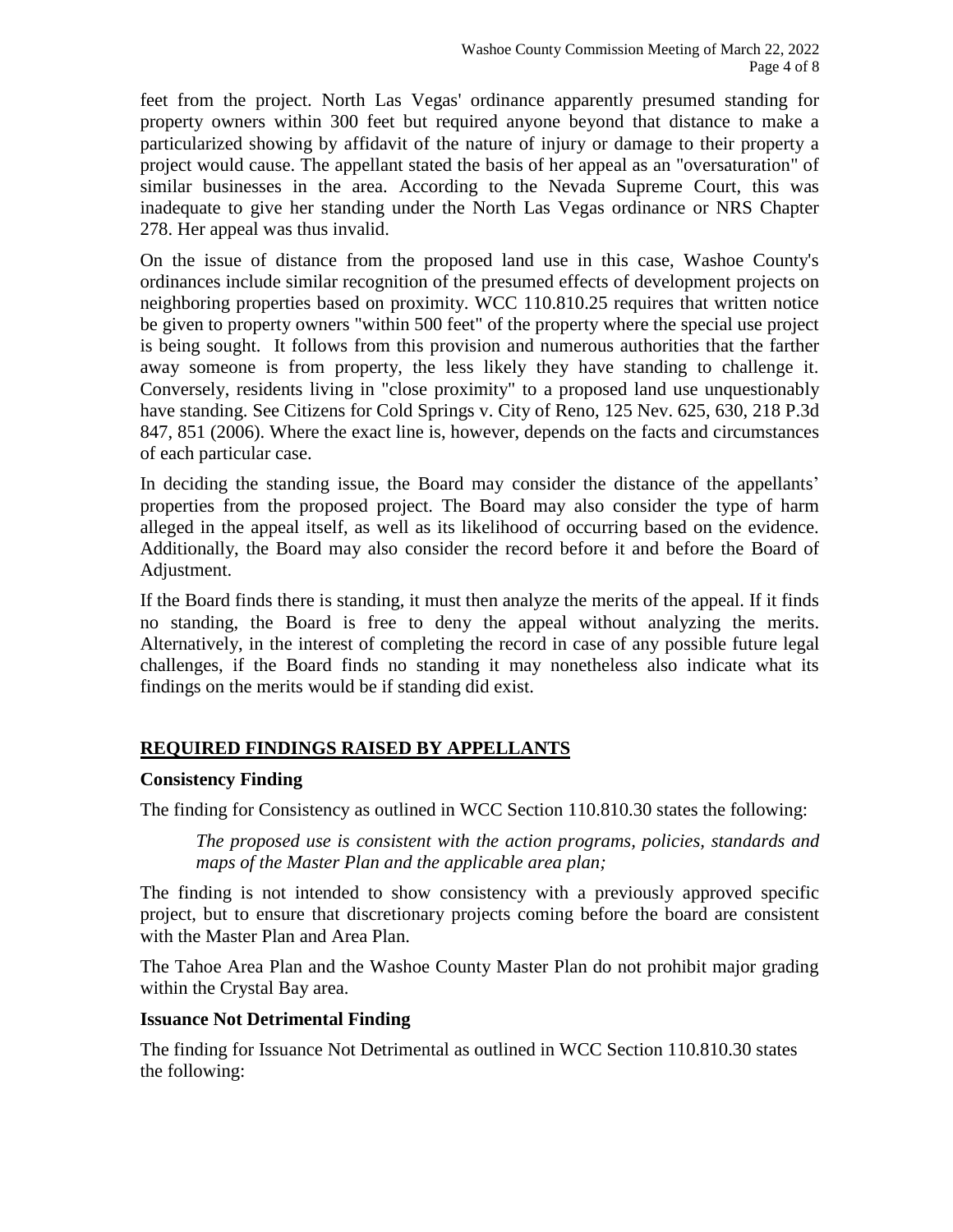*Issuance of the permit will not be significantly detrimental to the public health, safety or welfare; injurious to the property or improvements of adjacent properties; or detrimental to the character of the surrounding area; and*

As part of the review process, numerous reviewing agencies provided comments and conditions of approval associated with the major grading special use permit. The conditions provided were very specific on retaining emergency vehicle access, and access for the public that utilize Wassou Road and Lakeview Avenue.

Washoe Count Engineering and North Lake Tahoe Fire Protection District provided the following conditions to ensure that there was no detriment to the adjacent properties. Engineering's conditions  $2(i)$ , and under Traffic and Roadway conditions,  $2(e)$ ,  $2(f)$ ,  $2(g)$ 

Those conditions can be found in Attachment F: Board of Adjustment Conditions of Approval.

### **OTHER ISSUES RAISED BY APPELLANTS**

#### **Abandonment of the Roadways**

Appellants Granite Place and NTPA argue that the BOA acted inappropriately by not reconsidering the abandonment of Wassou Road in making its decision. This is inaccurate. The abandonment of the roadways was heard by and approved by the Washoe County Planning Commission on June 3, 2021. The time to challenge the abandonment has expired. More importantly, the Special Use Permit that is the subject of this appeal was specific to major grading and did not impact the abandonment of the roadways issue.

Additionally, Washoe County Engineering provided conditions of approval related to the abandonment and the phased approach. Those conditions are as follows:

- a. Conditions of approval for abandonment case WAB21-0002 and variance case WPVAR21-0001 shall be satisfied prior to grading permit approval with the following allowance(s):
	- 1. The application identifies a phased abandonment of Wassou Road (portion between Stateline Road and Reservoir Road). A phased abandonment of Wassou will be permitted prior to meeting all stipulated conditions of approval providing that preliminary construction drawings (30%) shall be prepared for the replacement roadways (Wassou to Lakeview and Lakeview to Stateline) in addition to the following:
		- i. Legal descriptions with exhibits maps of the new road right-of-way shall be prepared and approved by Washoe County Engineering.
		- ii. Irrevocable Offers of Dedication of the new road right-of-way shall be recorded.
		- iii. A financial assurance shall be provided to Washoe County CSD in an amount estimated for full engineering design, construction, testing and inspection, as approved by the County Engineer.
	- 2. The recordation of the Order of Abandonment for the remaining roadway segments shall only be upon full compliance of said abandonment and variance case Conditions of Approval.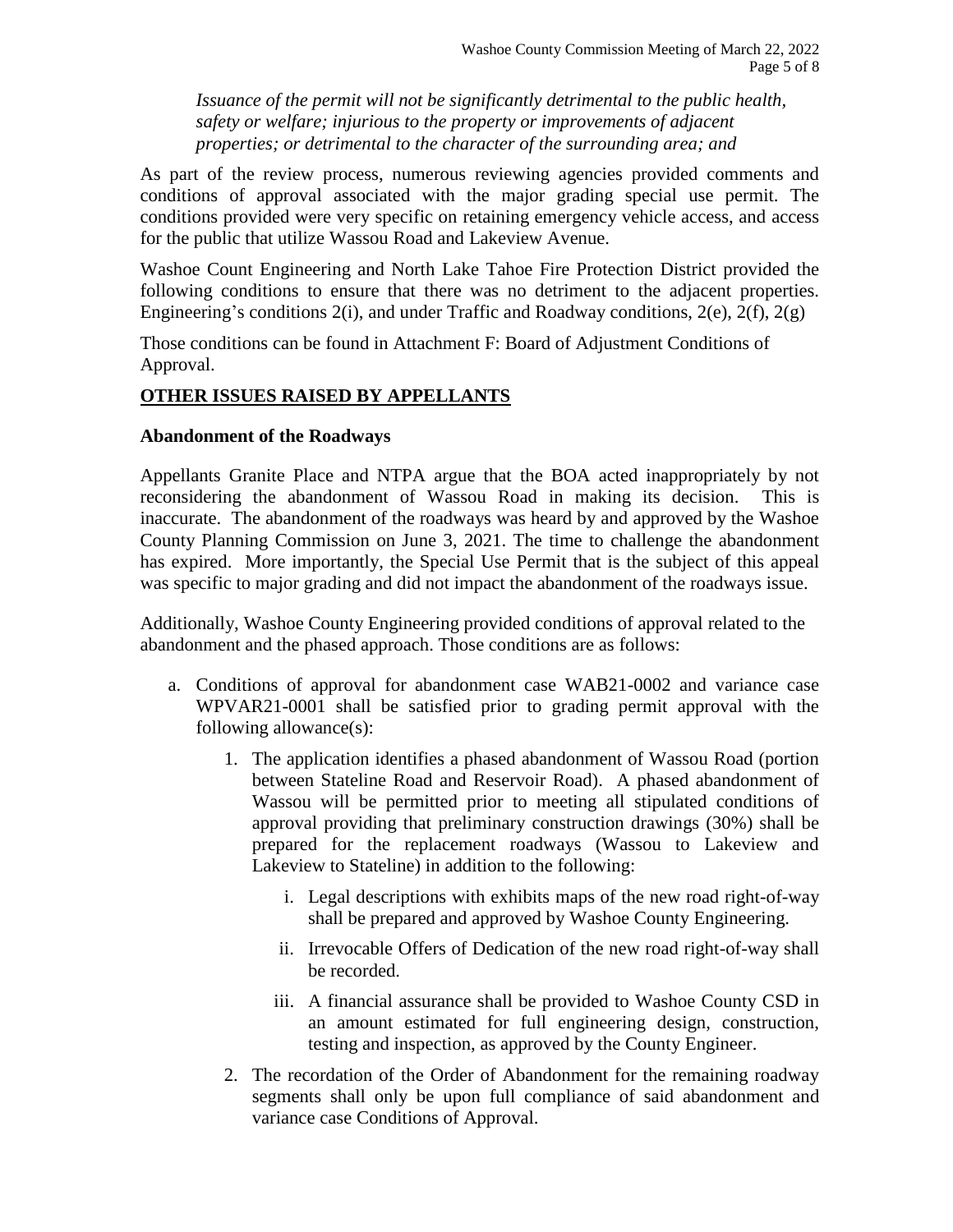### **TRPA Memorandum of Understanding/Modifications to the Project**

Appellants NTPA and Mr. Flaherty contend that because Washoe County does not have a current and active Memorandum of Understanding (MOU) with TRPA that Washoe County does not have jurisdiction to approve the SUP.

Washoe County has an existing MOU with TRPA that dates back to the 1980's, the MOU is currently suspended and only impacts building permits. Due to the suspension of the MOU, building permits have been delegated back to TRPA for review.

Washoe County and TRPA have parallel approval processes regarding projects within the Lake Tahoe Basin as required by the Bi-State Compact. The site of the proposed Special Use Permit is located within Washoe County and therefore, Washoe County has authority to review a special use permit for major grading, and the Washoe County Board of Adjustment has the authority to make a decision on a special use permit for major grading.

TRPA's subsequent or parallel review of the project or any subsequent changes to the project are not part of this appeal.

## **FISCAL IMPACT**

No fiscal impact.

### **RECOMMENDATION**

There are three appeals for the Board to address. There is also the Board of Adjustment approval of the Special Use Permit to address. With that understanding, it is recommended that the Board of County Commissioners review the record and take one or more of the following actions:

1. Dismiss one, two, or all appeals for a lack of standing.

AND/OR

- 2. Affirm the decision of the Board of Adjustment and approve Special Use Permit Case Number WSUP21-0035 (Resort at Tahoe and Residences); or
- 3. Reverse the decision of the Board of Adjustment and deny Special Use Permit Case Number WSUP21-0035 (Resort at Tahoe and Residences).

### **POSSIBLE MOTIONS**

#### Standing:

Should the Board find that one, two, or all of the appellants lack standing, staff offers the following motion:

"Move to dismiss and/or deny [X] appeal, having found that the appellant lacks standing."

#### Special Use Permit:

Should the Board find that one, two, or all of the appellants have standing, and should the Board agree with the Board of Adjustment's approval of Special Use Permit Case Number WSUP21-0035 (Resort at Tahoe and Residences), staff offers the following motion: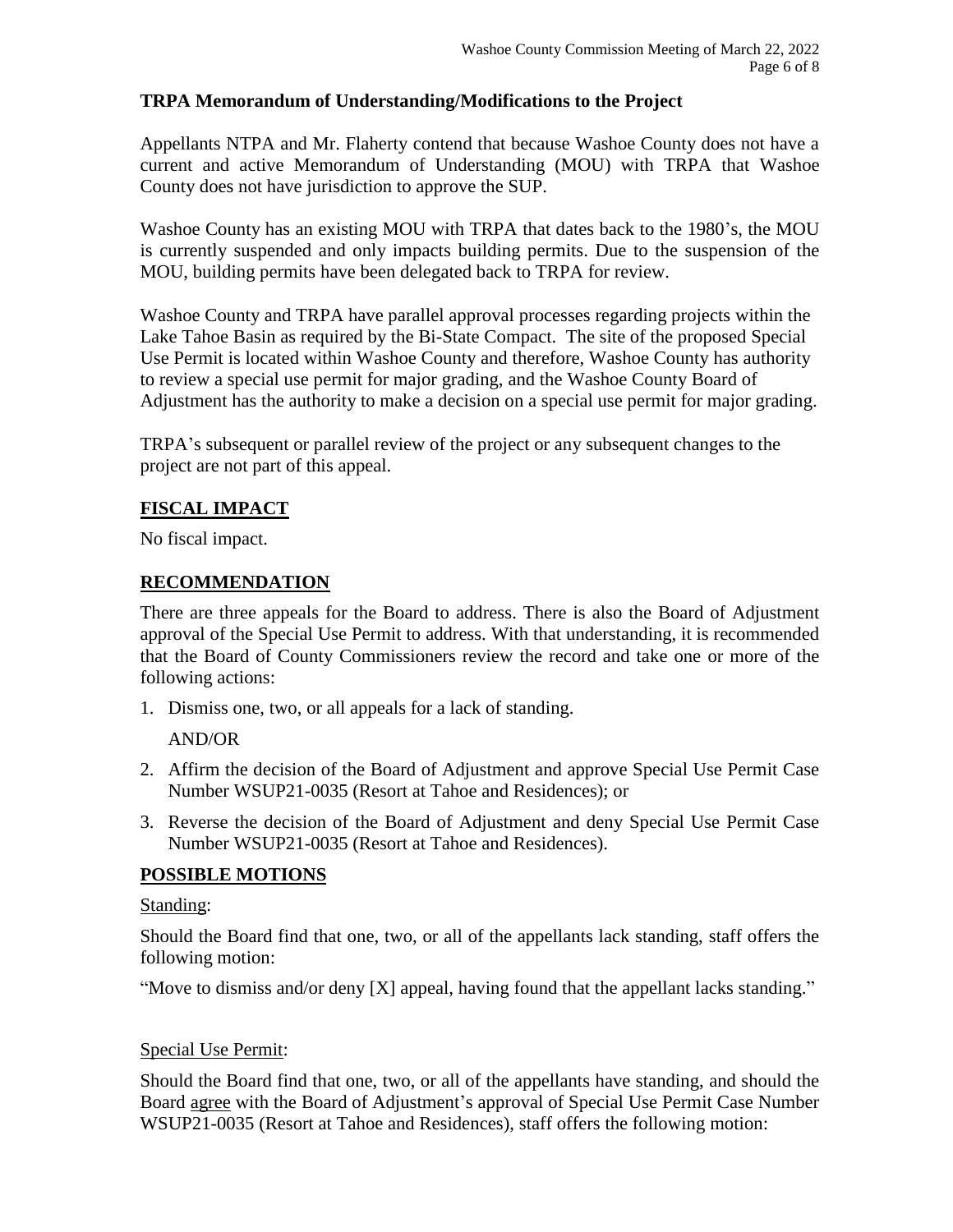"Move to deny the appeals and affirm the decision of the Board of Adjustment to approve Special Use Permit Case Number WSUP21-0035 (Resort at Tahoe and Residences). The affirmance is based upon the ability to make the findings required by WCC Sections 110.810.30, Findings."

or

Should the Board disagree with the Board of Adjustment's approval of Special Use Permit Case Number WSUP21-0035 (Resort at Tahoe and Residences), staff offers the following motion:

"Move to reverse the decision of the Board of Adjustment and deny Special Use Permit Case Number WSUP21-0035 (Resort at Tahoe and Residences). The reversal is based on the Board's inability to make all the findings required by WCC Section 110.810.30, Findings."

or

Should the Board modify the Board of Adjustment's approval of Special Use Permit Case Number WSUP21-0035 (Resort at Tahoe and Residences), staff offers the following motion:

"Move to modify the decision of the Board of Adjustment and modify Special Use Permit Case Number WSUP21-0035 (Resort at Tahoe and Residences), in the following manner: [include modifications]. The modification is based on the Board's ability to make all the findings required by WCC Section 110.810.30, Findings."

All the attachments, which have been included for the Board's consideration at the request of appellants, constitute the Record on Appeal:

Attachments:

Attachment A: North Lake Tahoe Preservation Alliance Appeal Application Attachment B: Doug Flaherty Appeal Application Attachment C: Granite Place Owners Associate Appeal Application Attachment D: Board of Adjustment Signed Action Order Attachment E: Board of Adjustment Staff Report dated Attachment F: Board of Adjustment Conditions of Approval Attachment G: Board of Adjustment Minutes dated 02/24/22 Attachment H: Public Comments Attachment I: Public Comments #2 Attachment J: BOA PowerPoints - Washoe County Staff and Applicant 02/03/22 Attachment K: Board of Adjustment Recording dated 02/03/22

C<sub>c</sub>:

| Appellant 1: | North Tahoe Preservation Alliance |
|--------------|-----------------------------------|
|              | Box 4, Crystal Bay, NV, 89402     |
|              | Email: <b>Preserve@ntpac.org</b>  |